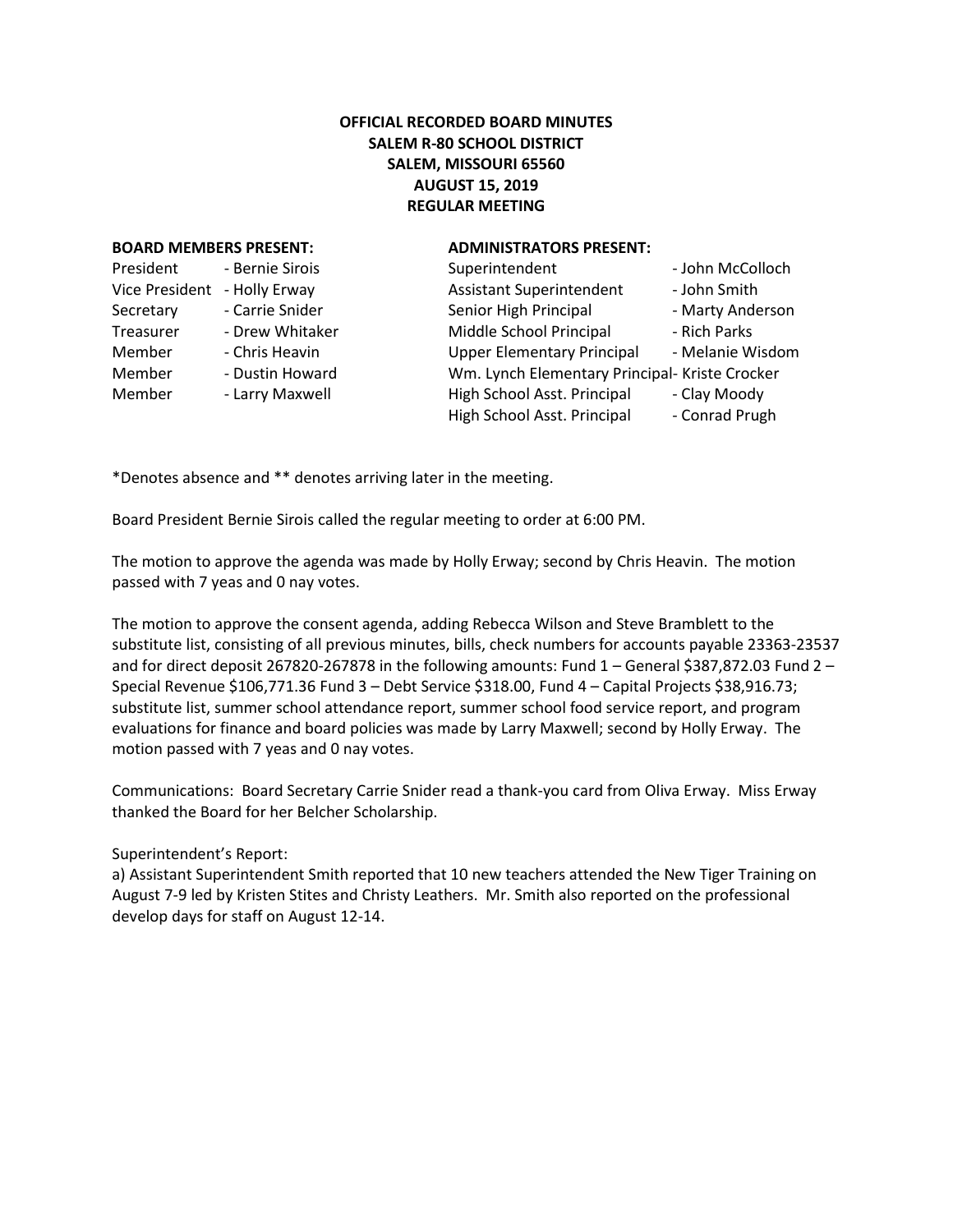Principals' Report

# William Lynch Elementary

- PBS Theme: The future is bright at Wm. Lynch Elementary.
- $\bullet$  Enrollment: PK-60, K-125, 1<sup>st</sup>-94, Total-279.
- Open Houses on August  $12^{th}$  and  $13^{th}$  were very well-attended. Open House at the Developmental Preschool is this evening.
- The WLE and UE classroom teachers spent two days in August receiving training on our new ELA curriculum.
- Our first day was very smooth. We were so excited to get all of our new Tigers!
- Federal Programs Parent Meeting is August 28 at 3:30 in the Upper Elementary Library. Parents are invited to hear information and provide input about the Title programs offered throughout the district.
- Picture Day is August 20th.
- Reading for Education kick-off is August 26<sup>th</sup>.
- September  $6<sup>th</sup>$  from 4:30 to 5:30 will be our Grandparents' Day Celebration.
- $\bullet$  Our Patriots Day observation will be during our opening assembly at 7:45 on September 11<sup>th</sup>.
- The first WLE Advisory Committee met on August  $5<sup>th</sup>$ . They decided to meet once a quarter with a central topic to focus the meeting on. The next meeting will be in October and will focus on the drop-off and pick-up procedures at WLE.

# Upper Elementary

We are beginning the 2019-2020 school year with an enrollment of 340.

We had 93% of our parents attend Open House on August 12th.

Our PBS theme this year is "Treasuring Great Behavior". Our students celebrated during our opening assembly this morning by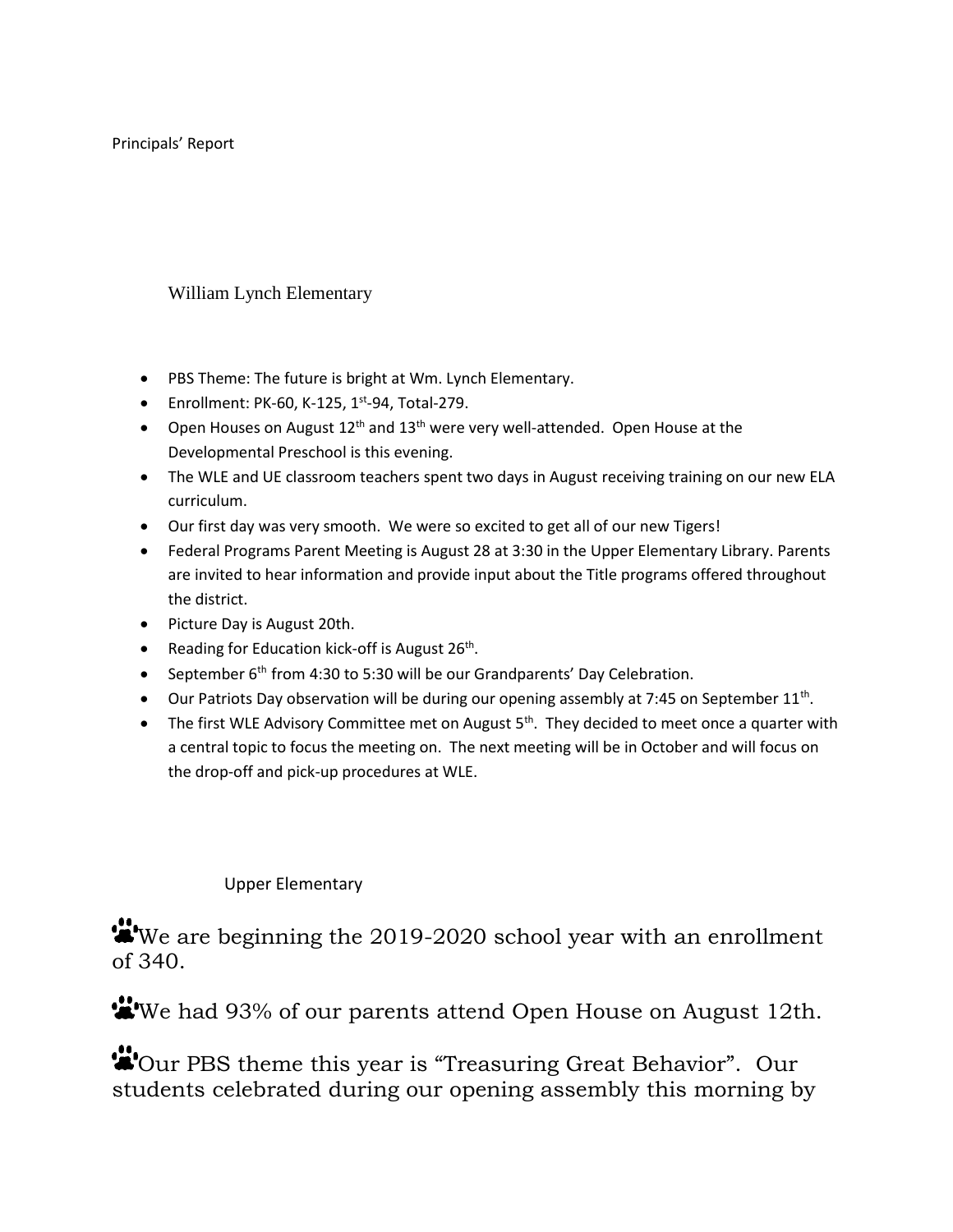tossing around a beach ball to songs by the Beach Boys. Students that caught the beach balls had to tell what trait they had on their ball and an example of that trait. It was a fun way to open the school year!

William Lynch and Upper Elementary had a peer coaching training on 8-14-19 and enjoyed learning new things about each other and building relationships to help guide instruction.

| Middle School                       |                                               |  |  |
|-------------------------------------|-----------------------------------------------|--|--|
| <b>Enrollment 246</b>               | <b>Student</b>                                |  |  |
| Achievement/Instruction/Curriculum  |                                               |  |  |
| Open House 198 Families 81% Turnout | Mrs. McKee - Escape room activity             |  |  |
| <b>Fall Sports</b>                  | <b>Robotics Class</b>                         |  |  |
| Cross Country 4                     | <b>Study Island Online Assessment Program</b> |  |  |
| Football<br>40                      | PD Book Study                                 |  |  |
| Equipment                           | Free Library                                  |  |  |
| 35 New Student Desks                |                                               |  |  |
| 30 New Stacking chairs for library  |                                               |  |  |
| Projector                           |                                               |  |  |
| 30 Days                             | <b>Student of the Month:</b>                  |  |  |
| MS Football @ Willow 5:30 12 Sept   | MS Art                                        |  |  |
| Club 3:15-4:30<br>27 Aug            |                                               |  |  |

High School

- 1. August 2019 Enrollment
	- a. Freshmen 139
	- b. Sophomores 158
	- c. Juniors 144
	- d. Seniors 141
	- e. Total 582
- 2. Workforce Grant Update
- . We have made the final cut.
- a. We have one of the strongest applications filed.
	- 3. Pathways Grant
		- . 30,000 grant will be submitted.

a. Grant will address Professional Development for teachers in order to understand the employee needs of industry